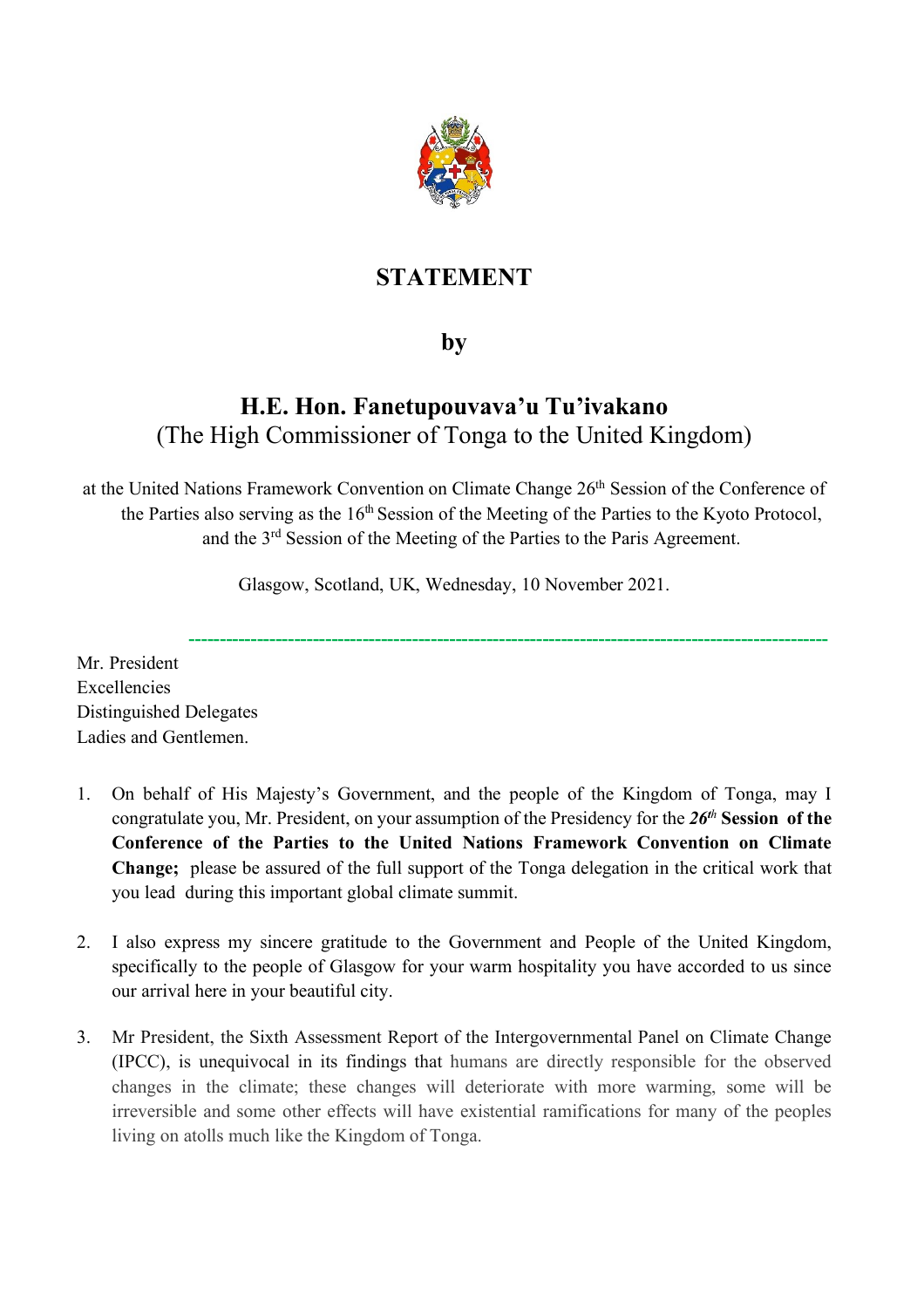- 4. Survival from the impacts of Climate Change is nowhere else the most pressing concern and danger than in Small Islands Developing States, like the Kingdom of Tonga.
- 5. The effects of Climate Change continue to threaten the environment, land, the ocean and the marine resources, upon which, the livelihood and existence of our people, depend very much on.
- 6. In Tonga, we have experienced (i) the increased intensity and frequency of tropical cyclones with the 4 tropical cyclones in less than a month during our last cyclone season in February of this year (ii) over the past decade, sea level rise with an average of 6.4mm per year; (iii) while higher ocean temperature result in coral bleaching of the country's reefs; (iv) record rates of coastal erosion, overflow and flash flooding; (v) salt water intrusion affecting groundwater quality and increase soil salinization resulting in the reduction of crop yields; (vi) Drought leads to water scarcity especially the outer islands where rainwater is the only source of water; and (vii) loss of critical infrastructures, assets and habitats in coastal areas.

#### **Mr. President,**

- 7. The *Paris Agreement* was a first step by the global community toward ensuring the very survival, of not only my country and other Small Island Developing States (SIDS), but more importantly: this planet earth that we call home.
- 8. We are here in Glasgow to progress our work, under this Landmark Agreement, and to stand in global solidarity urging all countries to work together to address the challenges and to accelerate actions to tackle the climate crisis.

#### **Mr. President,**

- 9. We find a little solace in the IPCC Report that confirms that the 1.5°C limit agreed in Paris is still within reach. Let us work together to make it a reality. We have acknowledged the efforts made by all parties that have committed to ambitious climate actions.
- 10. The Kingdom of Tonga is committed, to ensure rapid progression at the national level, towards implementing the necessary actions toward achieving the ambitious targets under its Second Nationally Determined Contribution and Long-Term Low Emission Development Strategies.
- 11. Albeit our determination, the NDC Synthesis Report, and the UNEP Emissions Gap Report issued in September and October 2021both indicate that we are not on that path of meeting the 1.5 degrees goal.
- 12. We strongly re-emphasize the fundamental value and critical imperative in securing the net zero emission target by 2050 and thereby limiting the temperature increase to  $1.5^{\circ}$ C by the end of the century. Anything beyond the  $1.5^{\circ}$ C threshold would spell absolute catastrophe for Tonga, Pacific, the Small Island States and the world at large.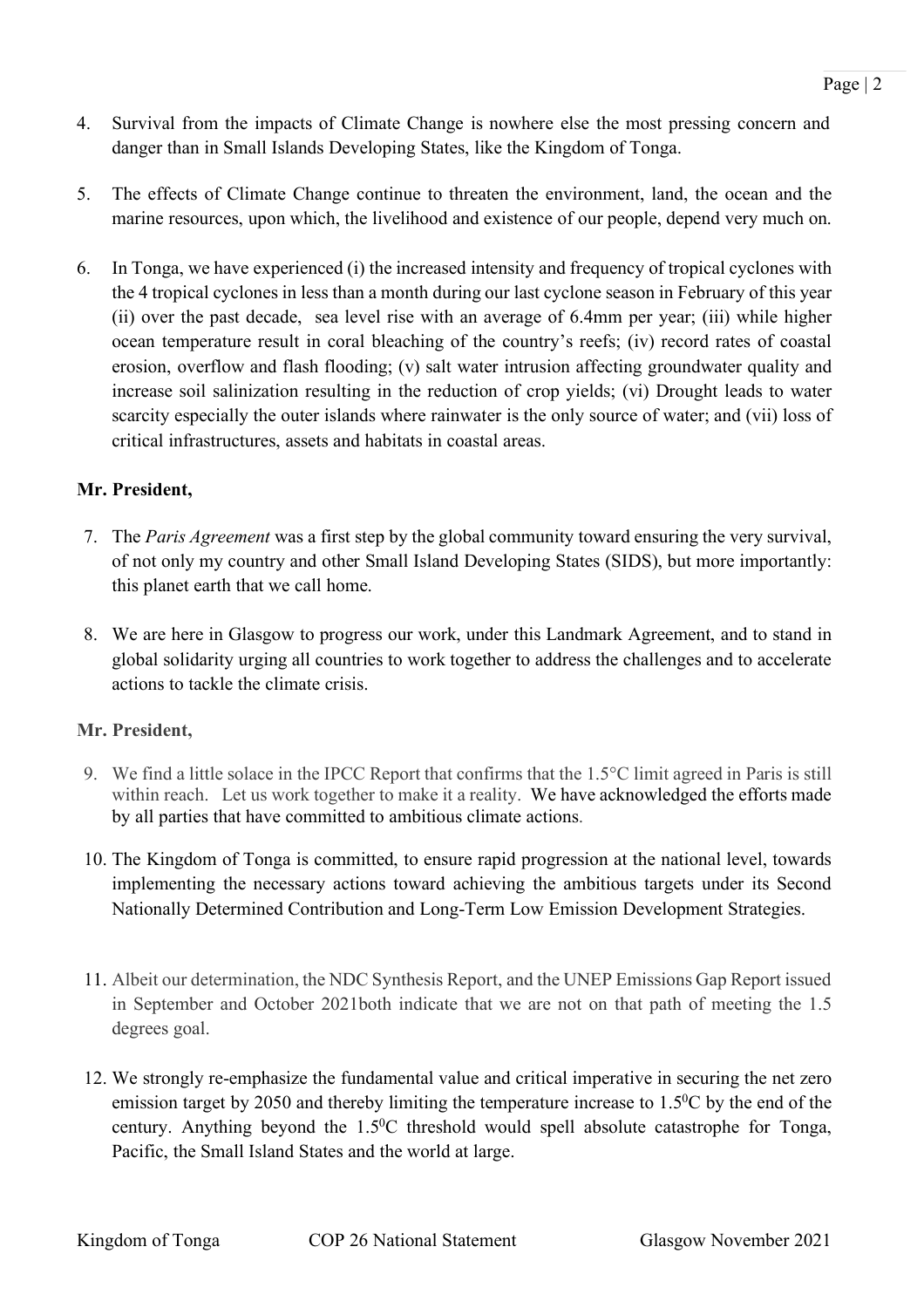- 13. To meet these targets, immediate and enhanced actions must be taken now, for time waits for no woman or man.
- 14. We will persist to call on everyone particularly the big polluters and major emitters for ambitious emission reductions by 2030 and to implement commitments consistent with the  $1.5\text{°C}$  target. Phasing out of coal plants and fossil fuel subsidies and investments are indeed crucial.
- 15. What matters now is action. At COP, two important sectors are absent from all of our NDCs the international shipping and aviation sectors, but we all share a responsibility to ensure these sectors do not cause us to fail to meet our Paris Agreement goals.
- 16. With their GHG emissions overseen by sister UN agencies, we must work to ensure the positions that we all take here at UNFCCC are consistent with our work at the IMO and ICAO. For Tonga, a large ocean state, our focus has primarily been on shipping.
- 17. The solutions IMO must now adopt are a resolution at MEPC 77 in two weeks' time that shows that it is unambiguously aligned to the Paris Agreement temperature goals by elevating its ambition to zero GHG by 2050. And we must work at MEPC to secure the policy solutions that can achieve that decarbonisation – and for this purpose we strongly support the proposal of Republic of the Marshall Islands and Solomon Islands for a levy imposed on shipping's GHG emissions from 2025 at the latest.

## **Mr President,**

- 18. The need to support climate adaptation measures to protect our communities and natural ecosystems is of great urgency. Tonga continues to use its National Adaptation Plan (Tonga JNAP2) to dialogue with donors and partners to secure technical and financial support to implement all of our adaptation actions for a Resilient Tonga.
- 19. Conduct of Technology Needs Assessment, development, and deployment of the most feasible technology for mitigation and adaptation actions in Tonga and Small Island Developing States are crucial. Capacity building is also critically needed to ensure effective and timely implementation of ambitious targets and commitments.
- 20. Without the necessary support we will take longer to implement concrete actions and achieve the 1.50C degree goal within the given timeframe. We continue to stress and call on developed countries to keep their promise to mobilize at least \$100bn per annum in climate finance by 2020.
- 21. We also call on the International financial institutions to play their part in facilitating greater access to the private and public sector finance required to secure global net zero emission by 2050.